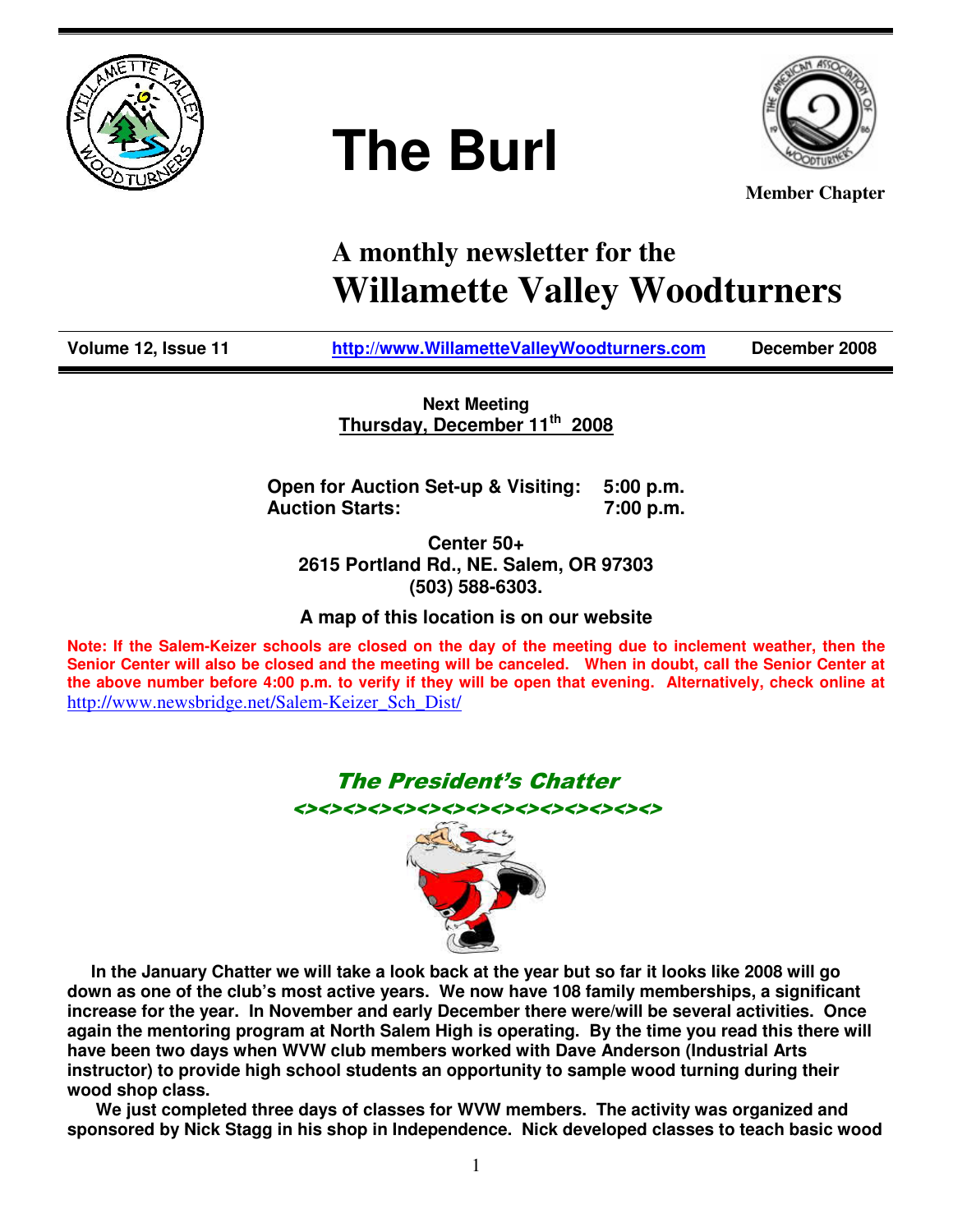**turning skills. A total of 26 club member/students participated in this learning experience. Nick was assisted by 11 club member/mentors; who freely admit that they too learned and sharpened their basic skills. As a follow-up, in early December there will be four skills building classes to turn** 



**Christmas ornaments, again in Nick's shop.** 

 **In November we had an excellent and well attended seminar on turning wood hats presented by JoHannas Michelsen. Following a raffle, the hat made during the demonstration was won by Clayton Stearns and was turned to fit his head. There is a picture on the club's website of a justifiably proud Clayton wearing his hat. We are trying to get him to bring it to the December dessert/auction so we can all see it. We are starting a rumor that for a price you can have your picture taken with the hat.** 

 **Our last big function for the year will be our dessert/auction on December 11. See details elsewhere in this newsletter. To support our club's mission of providing turning education we have two sources of funding. Club dues, which the club approved to be \$30/year starting in 2009, and the auction of items turned and donated by club members. This year we will have an ornament exchange at the December meeting. Bring your family and visit with friends, sample wonderful desserts, and bid wildly to take home a prized turning or two.** 

 **A reminder, our 2009 dues are due by January 1. Our new treasurer's job will be much easier if all members pay their dues before January 1.** 

**Keep the chips flying. Walt Thies President Willamette Valley Woodturners** 

## Current & Upcoming Events <><><><><><><><><><><><><><><>



**December Meeting** 

**The December 11, meeting of the Willamette Valley Woodturners will be the annual auction/potluck. Family members and friends are welcome. The potluck will be a dessert potluck not a meal, additional food will not be provided by the club. As in the past members are encouraged to donate turned pieces that will be auctioned. The auction has in the past provided a substantial portion of the club's operating budget. There will be a Christmas Ornament exchange for those members who wish to participate: 1. Bring an ornament, which you have turned in the past year. 2. Fill out an Instant Gallery form and leave the form and ornament at the check-in table and receive a raffle ticket. 3. At raffle time a spouse may choose an ornament as their ticket number is called or, if there are too many, a raffle ticket will be randomly drawn and attached to each ornament, the spouse gets the ornament bearing their ticket number. Assuming that the honor system works, each member bringing an ornament should leave with an ornament, hopefully a different one. There will also be a special raffle for a quilt made and donated by a member's spouse.** 

## **Event Schedule:**

**5:00 – Doors open** 

**5:00 --5:30 Place donated pieces, ornaments, and desserts on the appropriate tables, socialize.**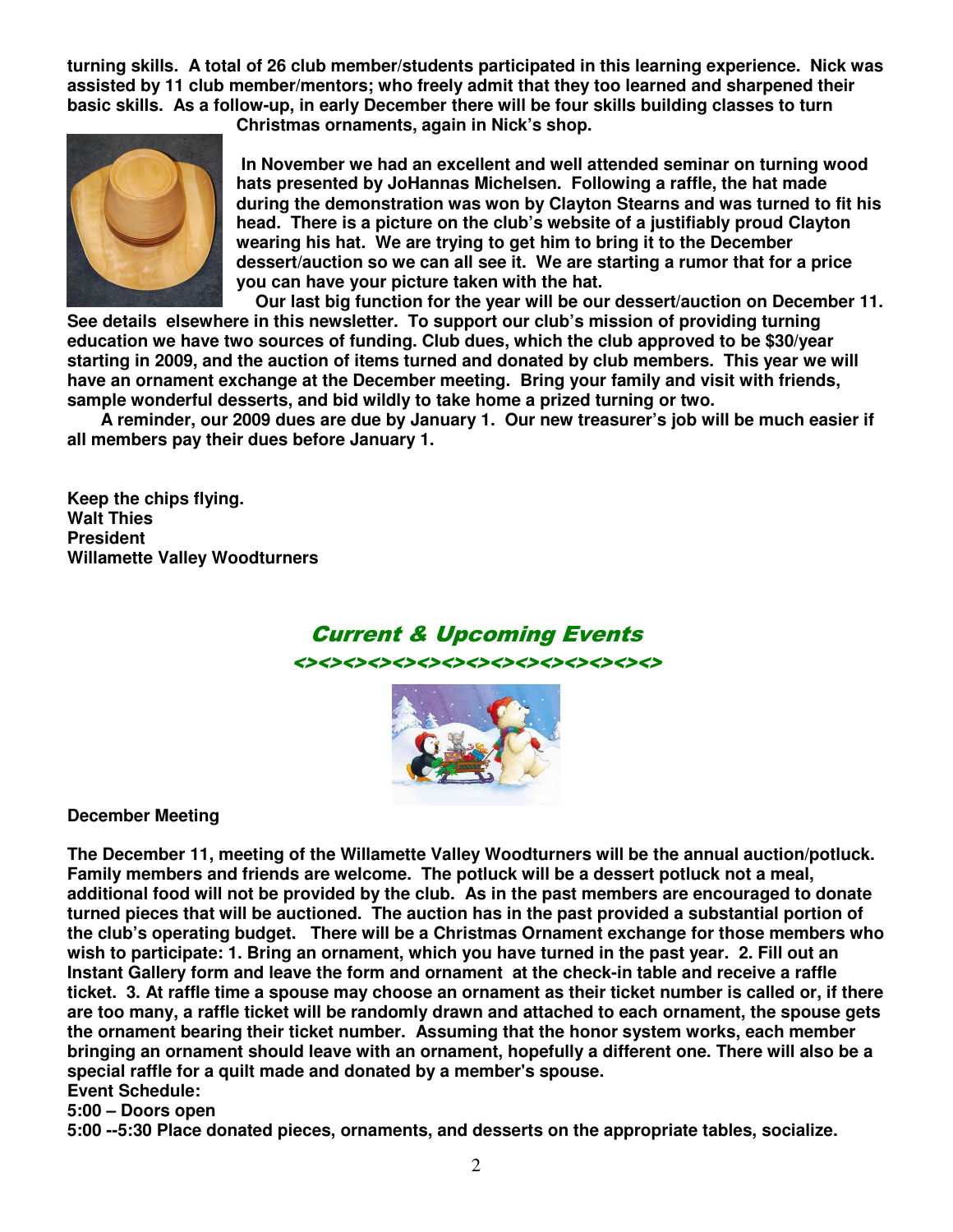**5:30 – 6:30 Dessert potluck, and viewing of auction items and ornaments. 6:30 – 6:45 Ornament exchange, clean-up from potluck, and put away residual dessert items. 6:45--7:00 Viewing of auction items, arrival of interested members of the public 7:00 – 8:45 Auction Non-club members may join us for the auction. 8:45—9:00 Pay for purchased items and clean up the room.** 

#### **=============== Upcoming Meetings**

**January: Reed Gray and Nick Stagg. Two Different Ways To Turn A Bowl** 

**February: Malcolm Tibbetts. A Discussion And Slide Show Of Some Of The Most Amazing Segmented Turning You Will Ever See.** 

## Sawdust Session News

#### <><><><><><><><><><><><><><><>

#### **No cost ornament class for beginning turners Dec 5 and Dec 6**

 **This class is available to any WVW member. In November classes were conducted to teach basic wood turning skills. This class is an opportunity to use those skills to create some small Christmas ornament projects and will be open to any WVW member. This class will not involve hollowing, segmented turning or advanced chucking techniques. All materials and tools will be provided however, students with tools are encouraged to bring them.** 

 **The four classes will be the same and last four hours. This will provide enough time to complete three or four different Christmas ornament designs. We are currently selecting the projects and can't be more specific as to which ornaments; but they will require the use of basic woodturning skills. The class format will be step-by-step instruction followed by hands on doing; mentors will be available to help.** 

 **The classes will be offered at Nick Stagg's shop at four times: Friday Dec. 5, 8:00-12:00 and 1:00-5:00 and Saturday Dec. 6, 8:00-12:00 and 1:00-5:00. The time 12:00-1:00 both days will be an opportunity to join other students and mentors for a brown bag lunch.** 

 **All supplies and equipment will be provided. However, you must provide eye protection for yourself. If you do not wear glasses then purchase some sort of safety eyewear. We recommend a closed neck short-sleeved shirt. You are encouraged to bring your own tools** 

 **Please reply to this ASAP if you wish to participate in this activity, we will honor your request as best we can in the order in which they are received. Please indicate your flexibility as to time, some folks may need to shift time so as to accommodate as many as possible. If you can make it on Friday consider making that your first choice; we anticipate that most members will favor Saturday. In addition to students we are again issuing a call for members who can mentor the students. It will be a big help to hear from potential students and mentors soon.** 

 **Please respond to Walt at wgthies@comcast.net.**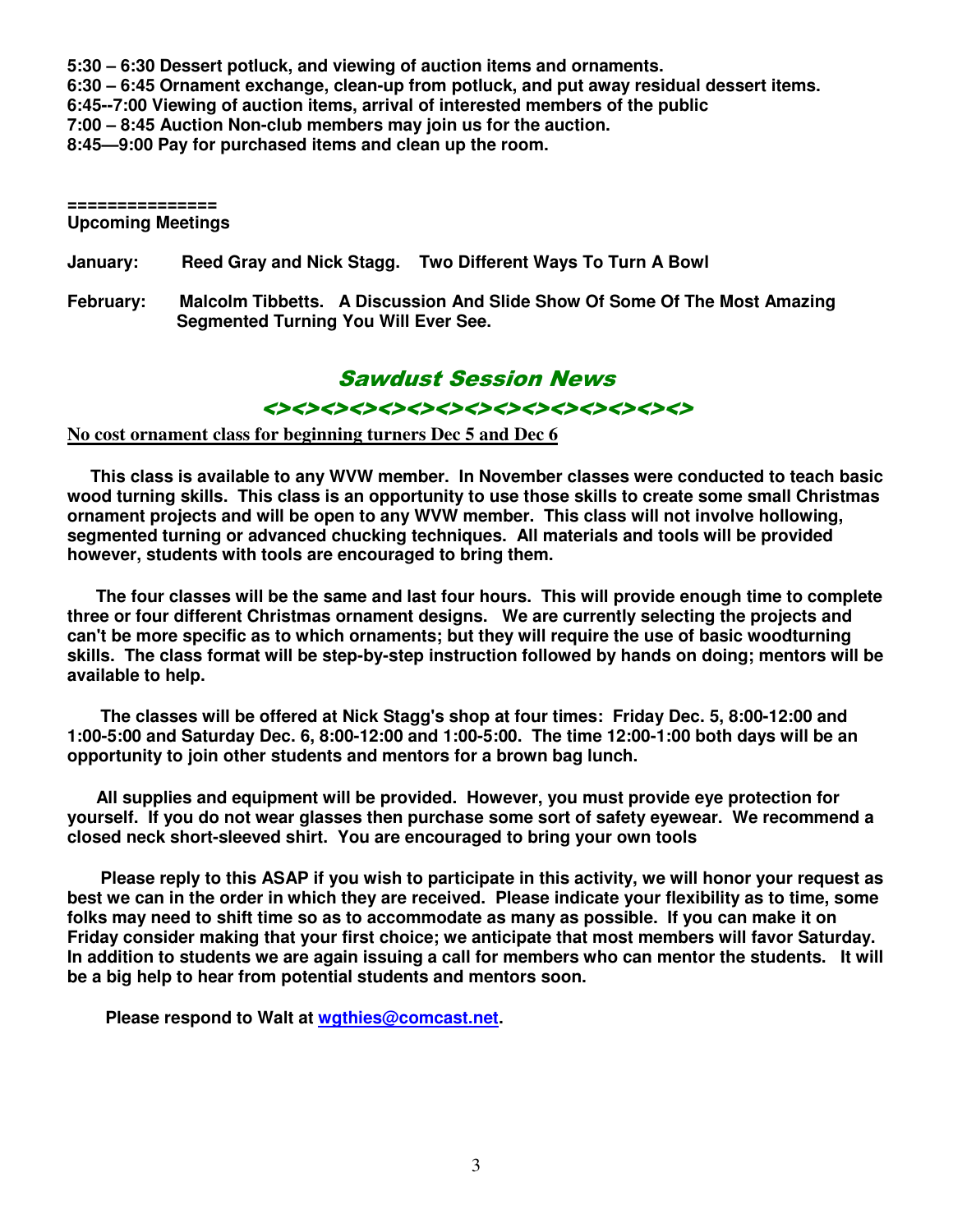## Club News & Benefits

#### <><><><><><><><><><><><><><><>

**The next date for mentoring/instructing students at North Salem High is Friday, Dec. 12. Dave Anderson, the woodworking instructor says "How about if we have two or three people demonstrating bowls, weed pots, or something else new they are excited about, and the rest turning pens. I still have quite a few blanks left from last spring." Contact Rick Harris or Bob Hutchinson if you want to participate or need more information.** 



**This month we wish to recognize Jack Knight one of the founding fathers of this club. Over the past 12 years he has mentored most of the early club members, had numerous sawdust sessions at his shop, has presented more programs to the club than any other two other members combined, and he and his wife Margaret have hosted half of the club picnics at their home. We wish to express our appreciation to Jack Knight for all he has done and continues to do to support the club.** 

**The club has ordered the HSS rods that Bill McCoy used at our October meeting to make his round skew for the fine detail on the ornaments. With shipping we will resell to club members at \$3.00. A second order has been placed with the same company for half-round protractors (used for measuring the bevel on tools) and a few adjustable angle depth gauges (used for measuring the depth of small items like closed vessels and boxes; the total order was such that we pay no shipping, the items will cost \$6 and \$4 respectively. Bob Quadros will make these items available at club meetings. This is almost half the cost of a protractor if you can find it. If there is a big demand more can be ordered.** 

**Jon Zwemke is looking for an 8 lb, 4 jaw chuck. The Vicmarc was the best looking of the bunch. He would prefer a single key chuck because "I only have two hands". Another brand would be OK. He has a Shop Fox mini lathe and thinks it is 8 tpi and 1-1/4 inch. Contact him at home, 503-584-1539**

### New Members

#### <><><><><><><><><><><><><><><>

 **Please extend a welcome to our new members. For privacy reasons, we are holding contact information from the web version of the Burl. The contacts will be sent in a separate email.** 

**Douglas (Doug) Shuster and spouse Miae.** 

**Louis (Louie) Smith and spouse Rosemarie.**.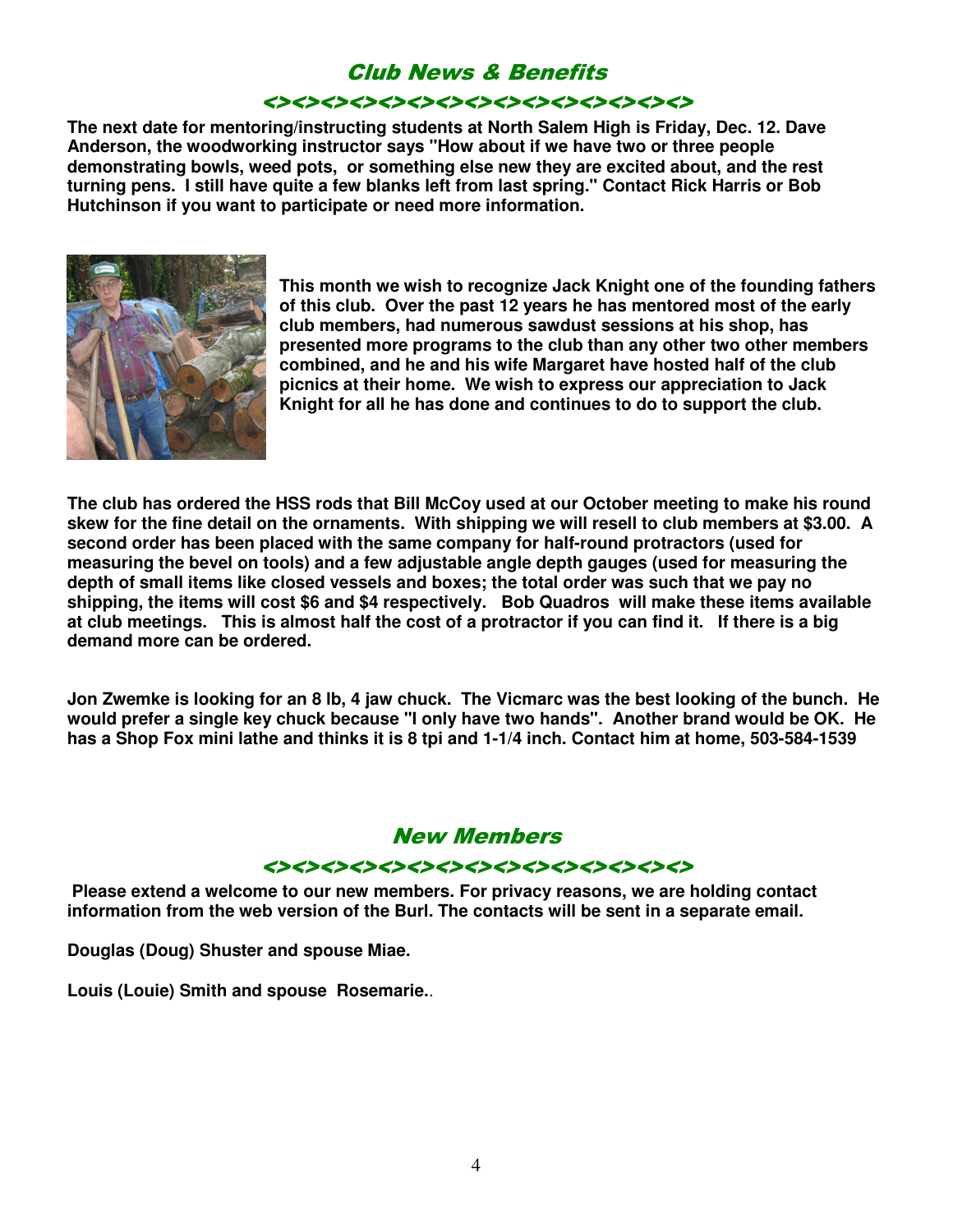#### **Mentors**

<><><><><><><><><><><><><><><>

**Whether you are a new turner or have been turning for a long time, there is always something new to learn. If you need help on any skill, please call one of our volunteer mentors. This service is free to our members. If you can contribute additional skill areas contact Walt and have your name added to the list.** 

| <b>Corvallis</b>     |              |                                                 |  |
|----------------------|--------------|-------------------------------------------------|--|
| <b>JJ Jones</b>      | 541-745-3802 | plates, natural edge bowls, general questions   |  |
| <b>Walt Thies</b>    | 541-752-5214 | dust collection, Christmas ornaments, mushrooms |  |
| <b>Dallas</b>        |              |                                                 |  |
| <b>Myron Yancey</b>  | 503-623-8930 | pens, bowls, S & P grinders, boxes              |  |
| <b>Eugene</b>        |              |                                                 |  |
| <b>Reed Gray</b>     | 541-463-9634 | bowls, coring, tool techniques                  |  |
| Independence         |              |                                                 |  |
| <b>Nick Stagg</b>    | 503-838-4817 | sharpening, general turning                     |  |
| <b>Jefferson</b>     |              |                                                 |  |
| <b>Bob Garvey</b>    | 541-327-2332 | bowls and spindles                              |  |
| <b>Jack Knight</b>   | 541-327-2647 | turning basics, preparing turning wood          |  |
| <b>Keizer</b>        |              |                                                 |  |
| <b>Roger Molsom</b>  | 501-304-9418 | bowls, general questions                        |  |
| <b>McMinnville</b>   |              |                                                 |  |
| <b>Doug Smith</b>    | 503-472-5616 | basic turning skills                            |  |
| <b>Keith Walker</b>  | 503-435-1461 | segmented bowls                                 |  |
| <b>Mill City</b>     |              |                                                 |  |
| <b>Ken Spaur</b>     | 503-897-2082 | pens, bowls, general questions                  |  |
| <b>Sheridan</b>      |              |                                                 |  |
| <b>Rex Brown</b>     | 971-237-5309 | pens, general questions                         |  |
| <b>Salem</b>         |              |                                                 |  |
| Jim Coon             | 503-566-6528 | pens and general questions about turning        |  |
| <b>Tom Morrison</b>  | 503-364-3090 | segmented bowls                                 |  |
| <b>Pete Peterson</b> | 503-363-0945 | bowls, pens, general questions                  |  |

## Club Library



**Pete Peterson is our Librarian.** 

All members are welcome to check out up **the set of the set of three items at a time from the club**<br>**All members are welcome to check out up the set of three items at a time from the club**<br>books, VHS tapes, DVDs, magazin **library. This includes any combination of Items should only be kept out for one that time, please bring them back so detail that is someone else can take a turn. You can** then check them out again later. Thanks for your cooperation!



**It would can't read or watch them in** 

**An inventory of library items is underway. When finished it will enable members to quickly identify items of interest.**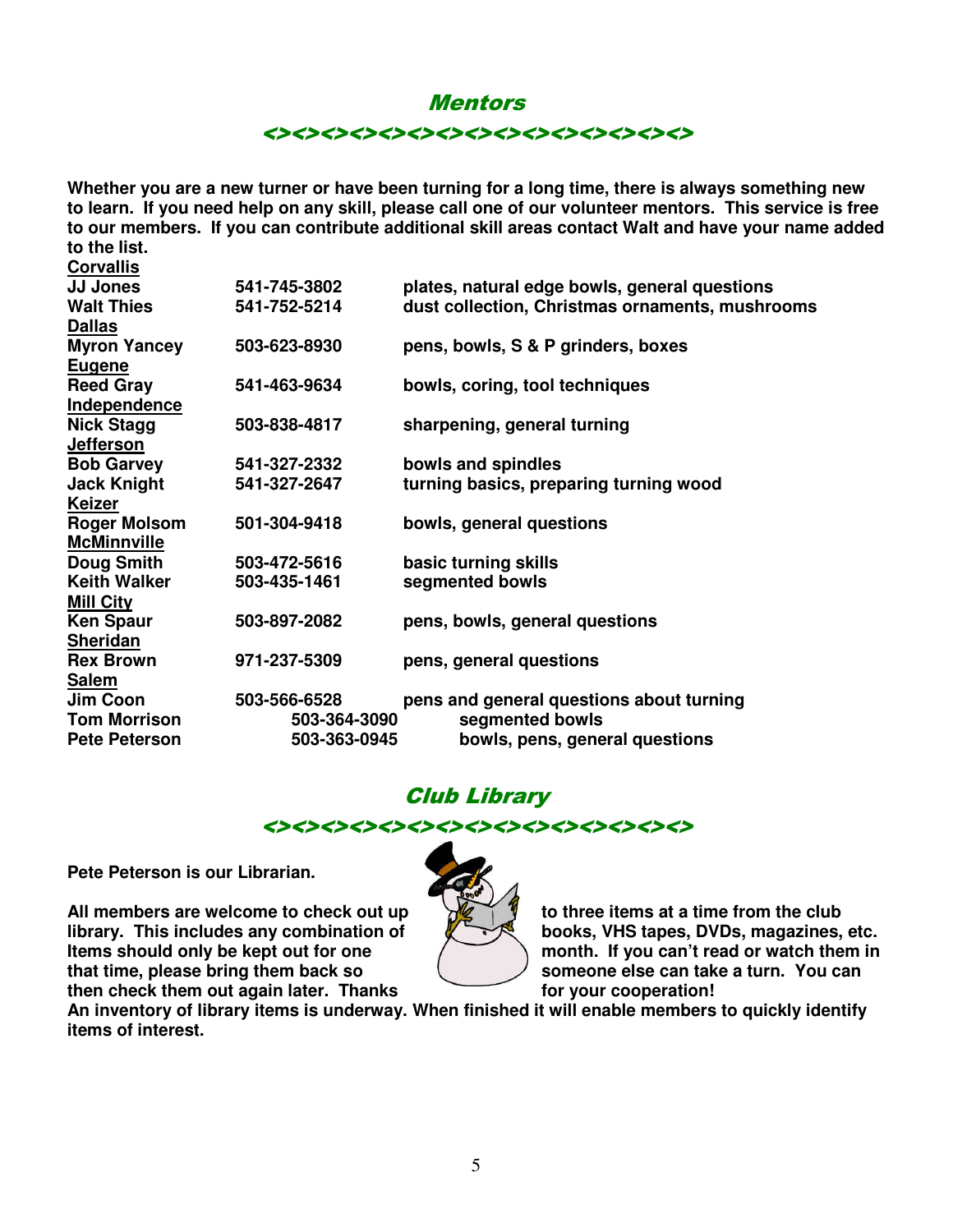## Officer Reports <><><><><><><><><><><><><><><>



**The Secretary's Minutes**

**By Neva Hutchinson** 

**Club Meeting Minutes for November 13, 2008**

**There were 74 people present…including 12 visitors.** 

**Pledge of allegiance Introduction of New Members Introduction of Visitors** 

**Walt opened the meeting with the election of new officers: Pres: Walt Thies Vice Pres: Dick Powell Secretary: Neva Hutchinson Treasurer: Gary McGuire Board Member: Joe Torgerson Board Member: Myron Yancey** 

- **Next the group voted on raising the dues from \$20 per year to \$30 per year. The motion was made and seconded and passed by unanimous voice vote.**
- **Lou Wakefield from the Willamette Valley Woodcarvers made a presentation about the canes that we have made for them. They have given a total of 118 canes to date. He told us how much they appreciated our help but figures that the project is pretty much complete.**
- **Ken Spaur was our featured instructor. He demonstrated the art of making pens. He uses a roughing gouge, a skew, two parting tools and a barrel trimmer. You will also need an adjustable pen mandrel. Be sure to keep track of the grain so that you drill your center hole correctly and the grain on both ends of your pen matches.**
- **Prior to the break, Walt made two motions previously approved by the board. The motion put forth by the board is as follows: " Starting with the 2009 calendar year a paid membership is for the whole family." This will clear up the confusion of having different rates for adults and pre-adults. The motion was made, seconded and approved by a voice vote. A second motion from the board concerned honorary life memberships. "Members who celebrate their 80th, or greater, birthday and who have been active club members for the preceding five years will automatically become honorary life members and will be excused from paying dues in succeeding years." The motion was made, seconded, and approved on a voice vote. Walt acknowledged Nick Stagg for hosting the training classes at his home and asked if there were additional members who would like to have classes. If so he asked that they sign up tonight to show their interest.**

**Break was at 7:35** 

**Meeting reconvened at 7:50**